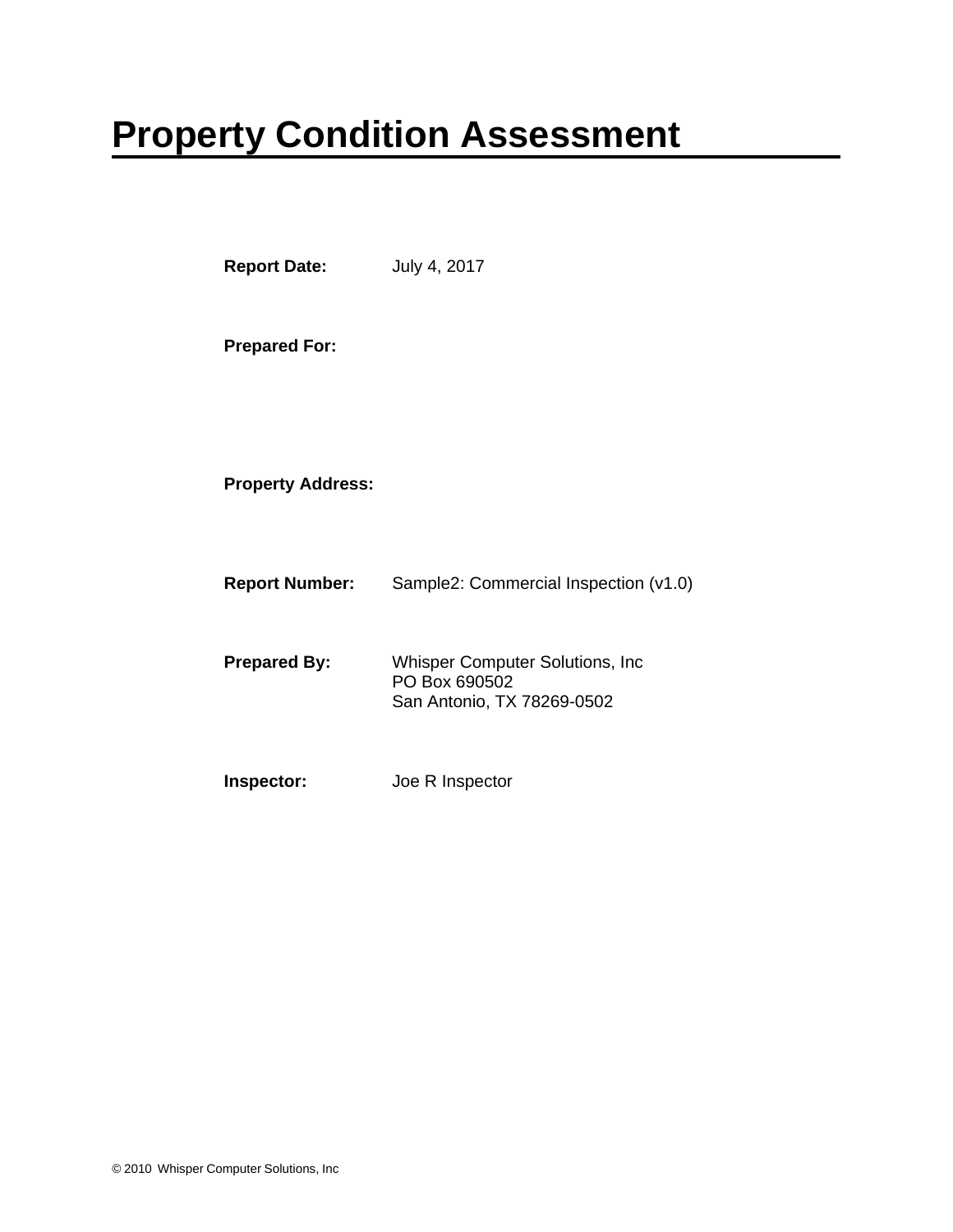# **1.0 Summary**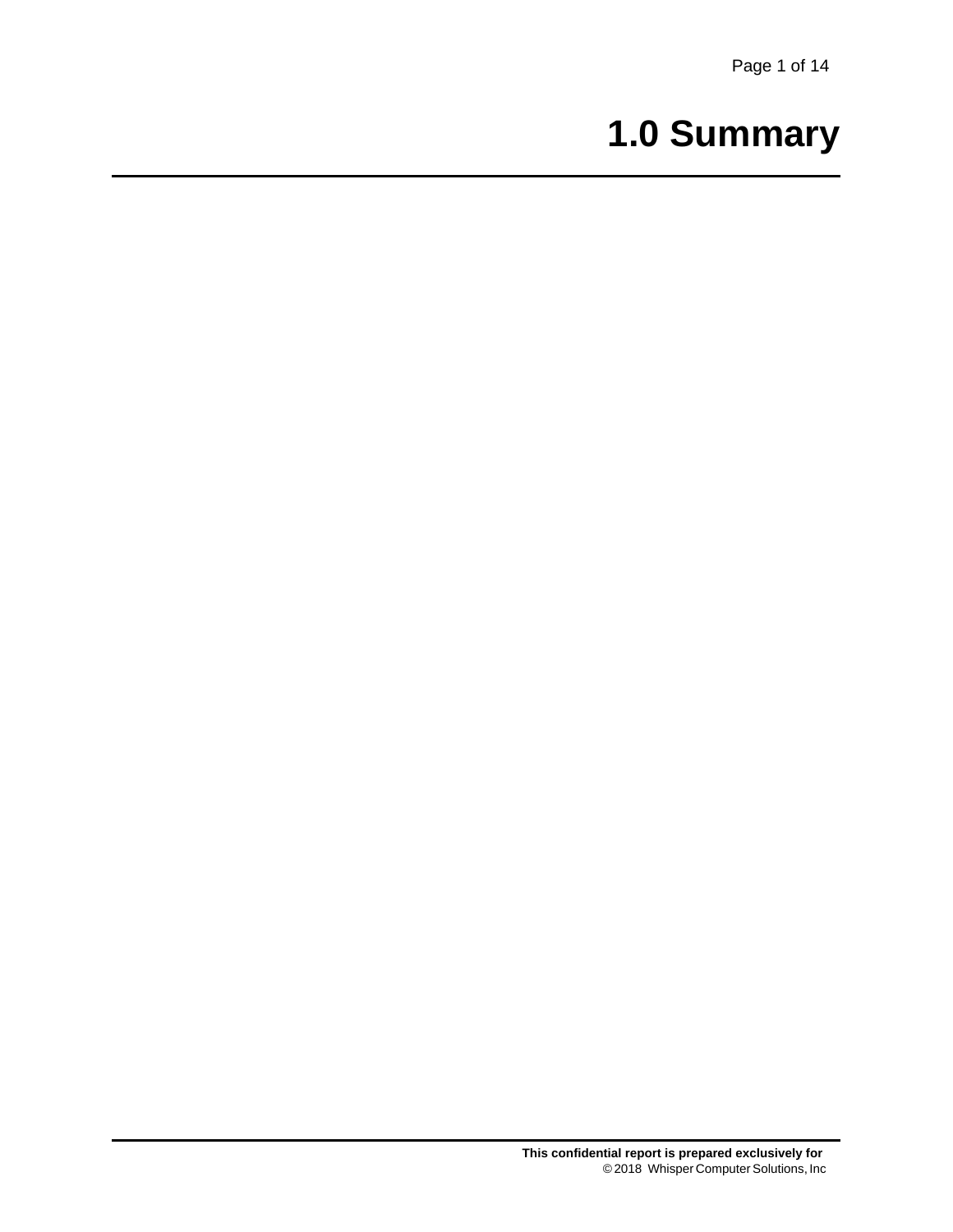## **SUMMARY OF REPAIRS**

### **1.1 SUMMARY OF REPAIRS**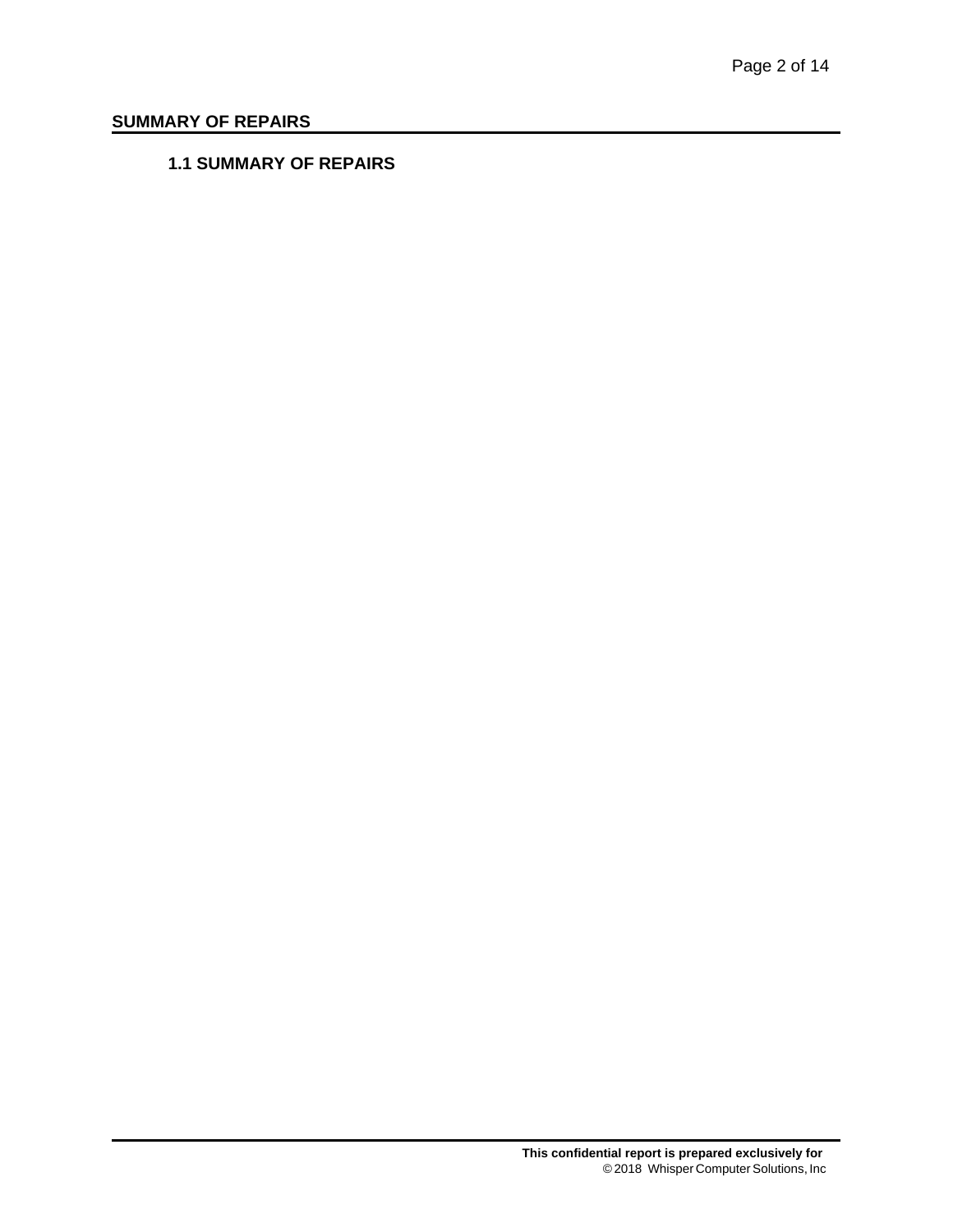## **2.0 Introduction**

**BUILDING DESCRIPTION**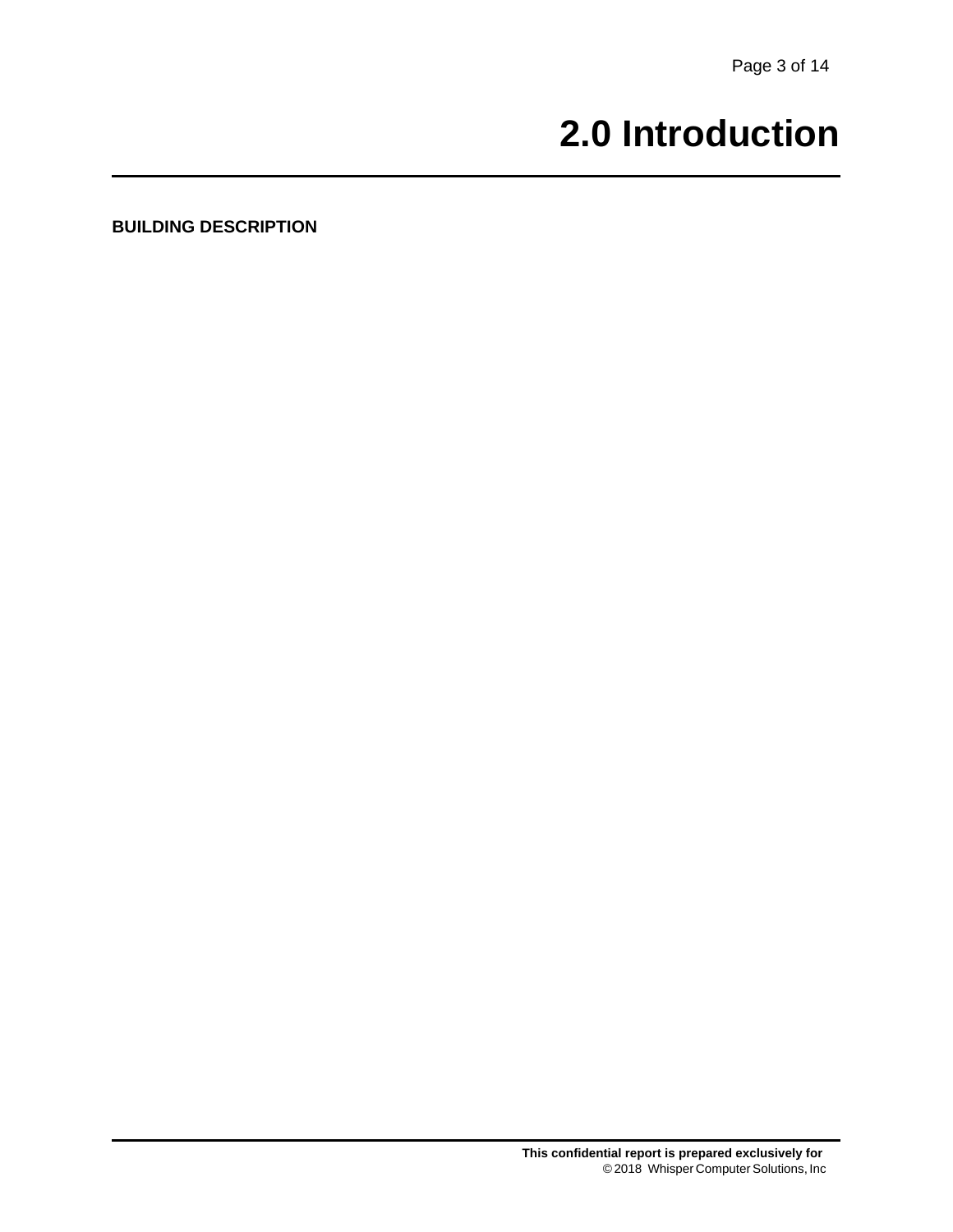## **3.0 Structure**

## **3.1 DESCRIPTION**

#### **3.2 OBSERVATIONS**

**3.3 LIMITATIONS OF INSPECTION**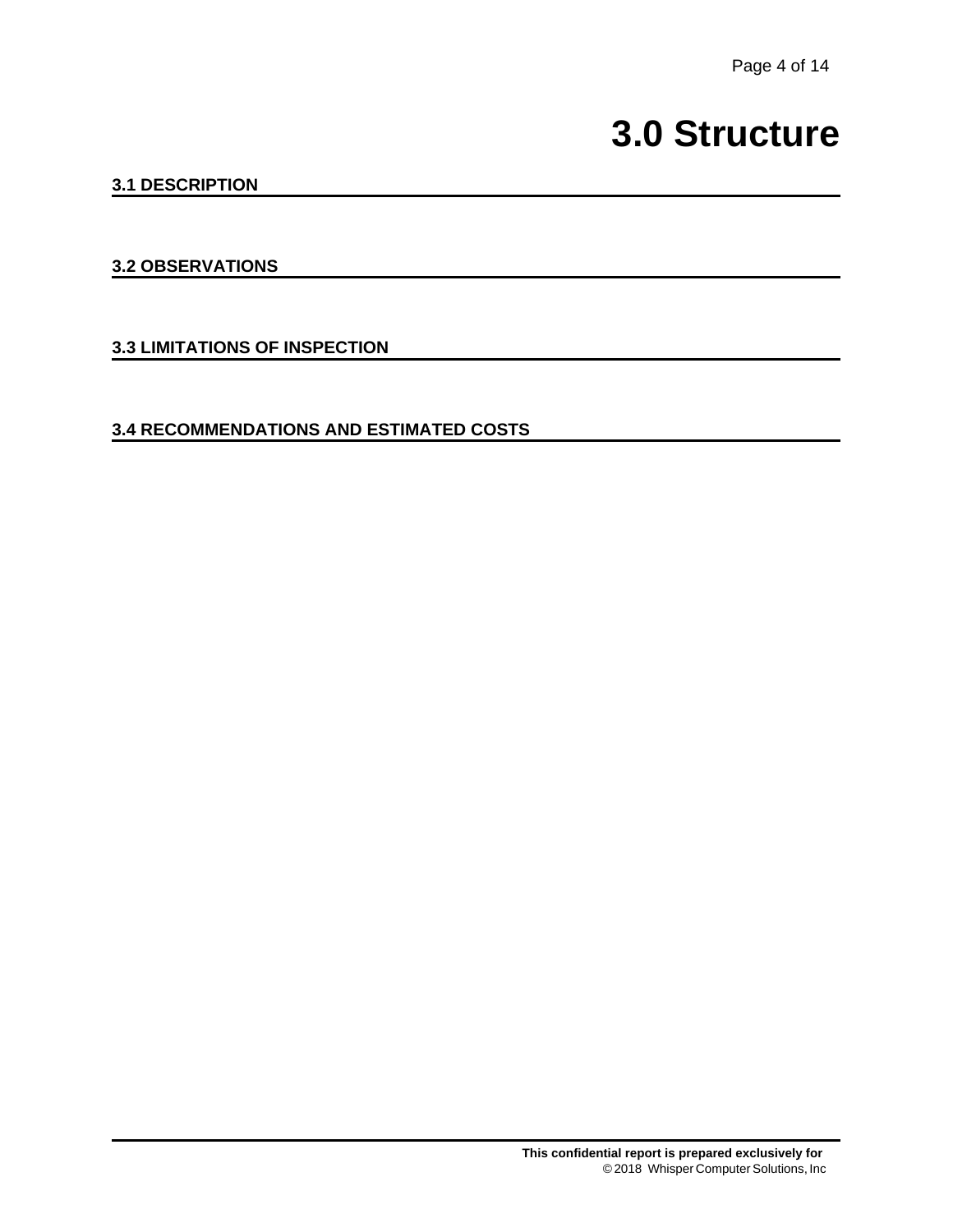## **4.0 Electrical**

## **4.1 DESCRIPTION**

### **4.2 OBSERVATIONS**

**4.3 LIMITATIONS OF INSPECTION**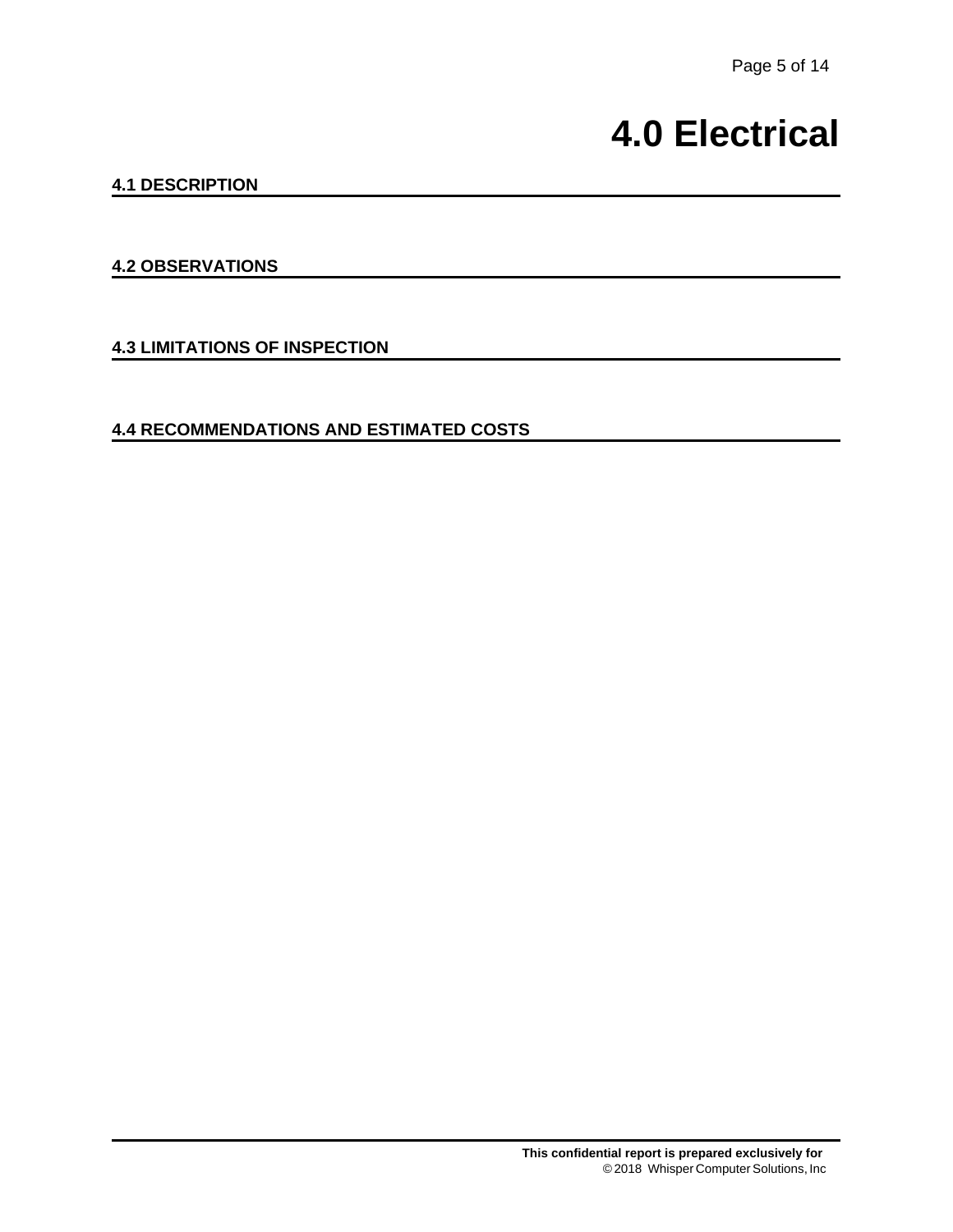## **5.0 Heating**

## **5.1 DESCRIPTION**

### **5.2 OBSERVATIONS**

**5.3 LIMITATIONS OF INSPECTION**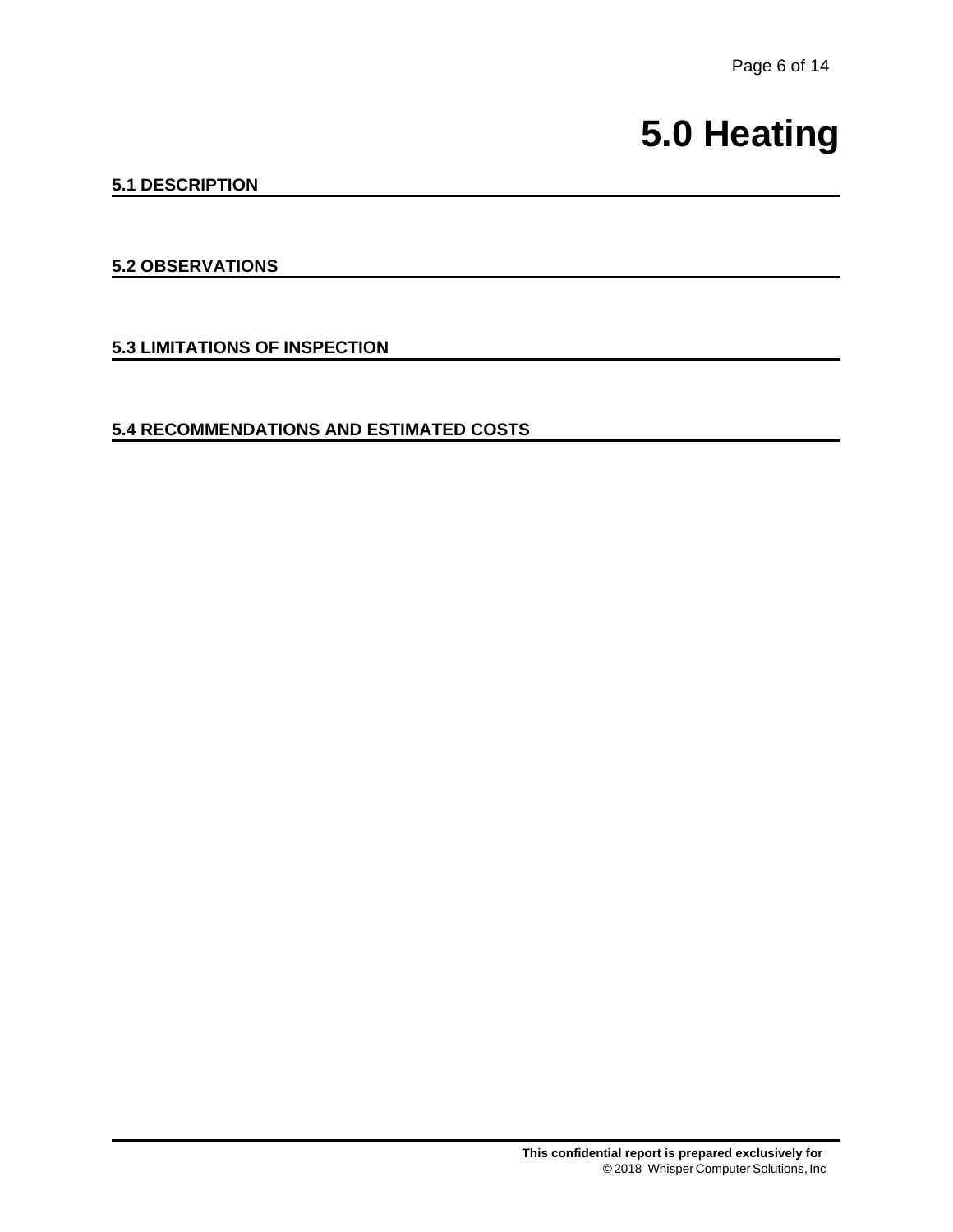# **6.0 Air Conditioning**

### **6.1 DESCRIPTION**

#### **6.2 OBSERVATIONS**

**6.3 LIMITATIONS OF INSPECTION**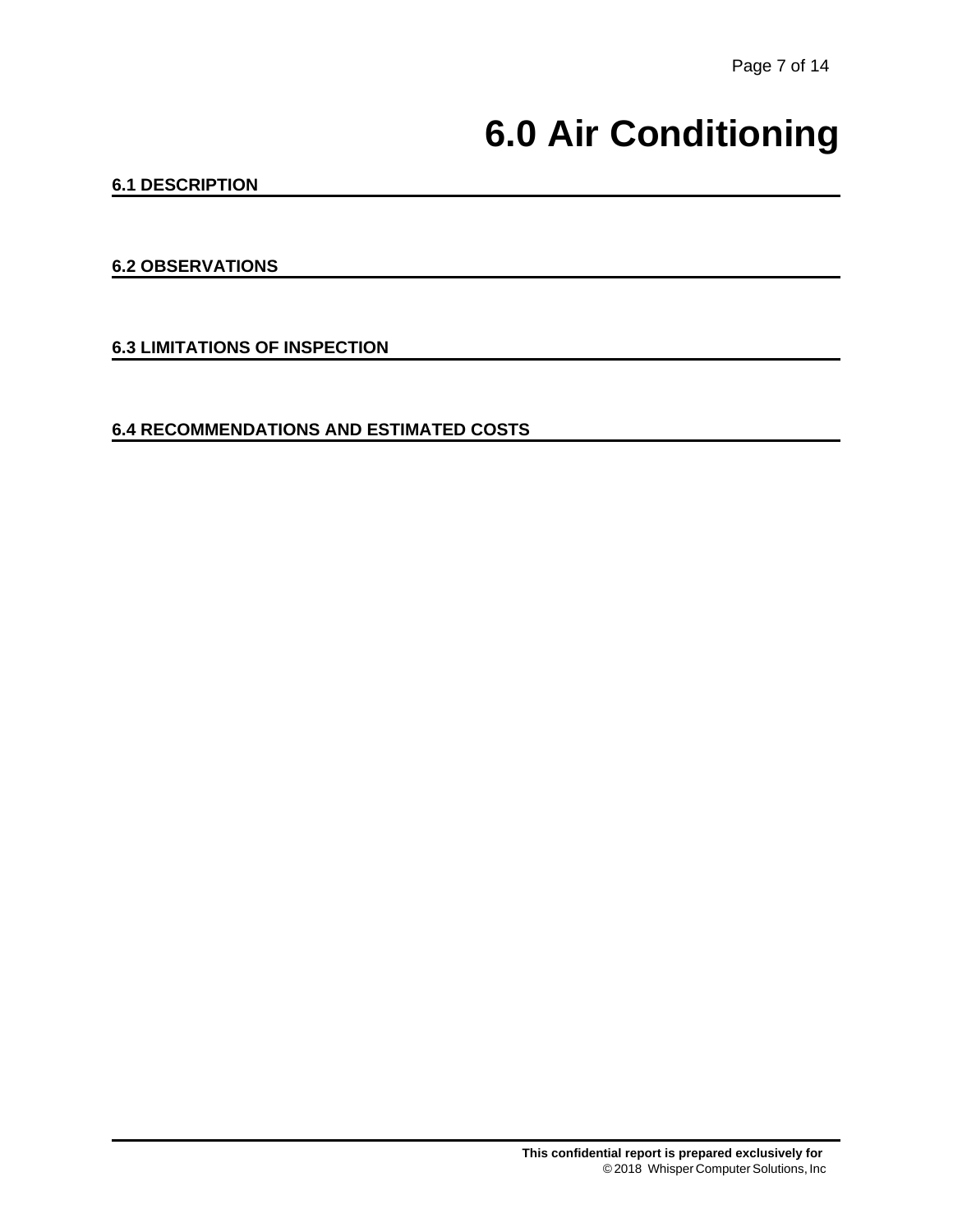## **7.0 Ventilation**

### **7.1 DESCRIPTION**

#### **7.2 OBSERVATIONS**

**7.3 LIMITATIONS OF INSPECTION**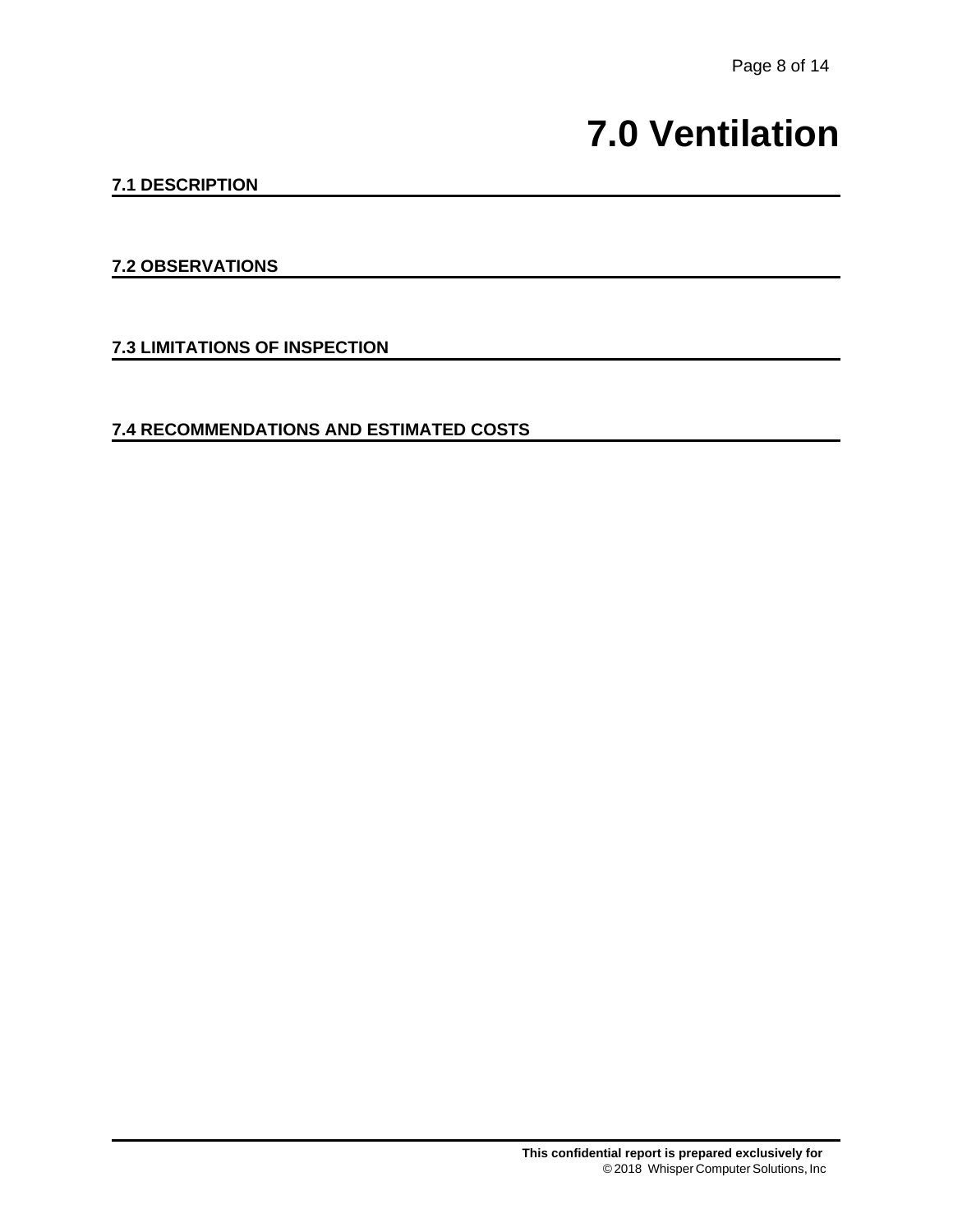## **8.0 Plumbing**

### **8.1 DESCRIPTION**

#### **8.2 OBSERVATIONS**

**8.3 LIMITATIONS OF INSPECTION**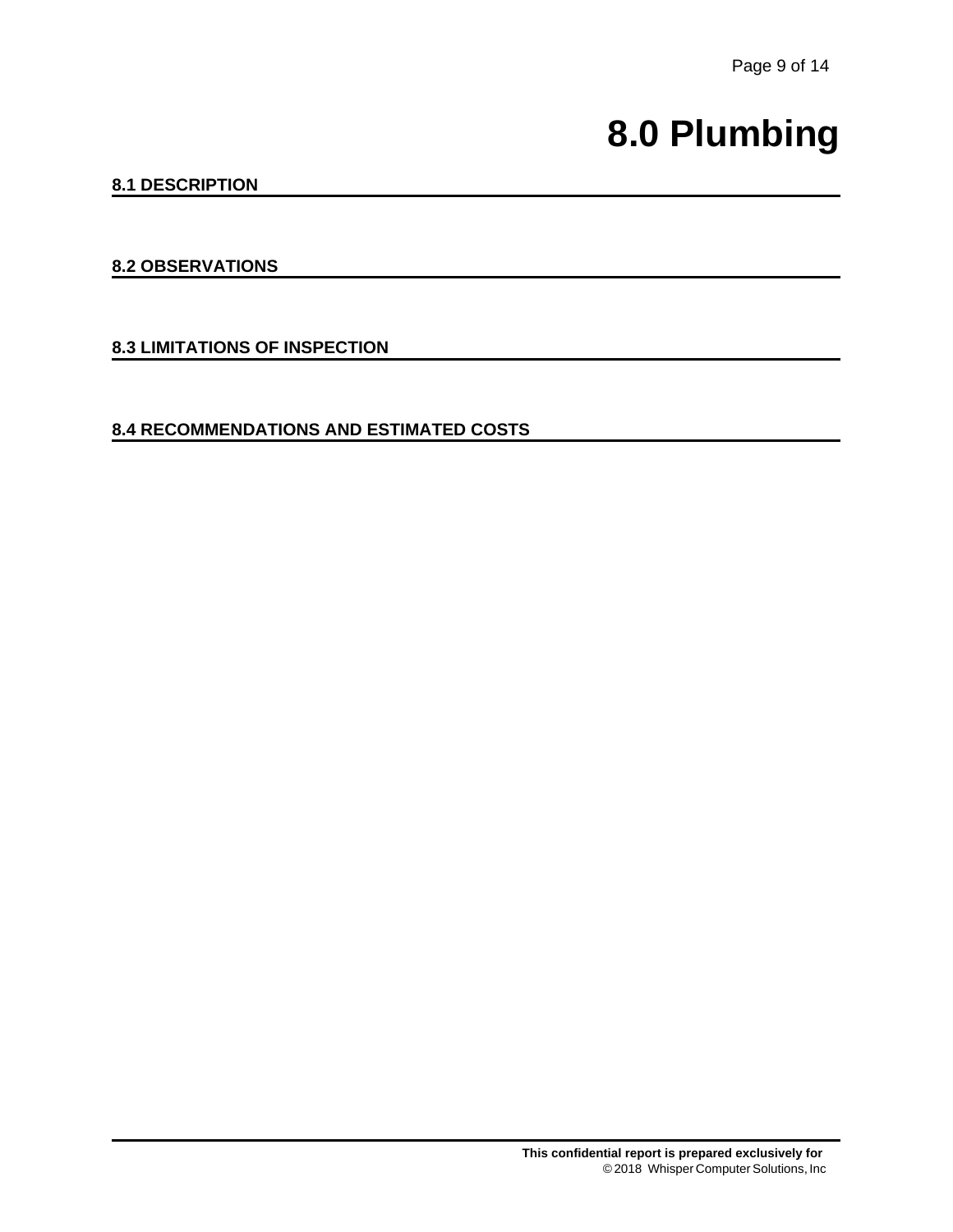# **9.0 Roofing**

### **9.1 DESCRIPTION**

#### **9.2 OBSERVATIONS**

**9.3 LIMITATIONS OF INSPECTION**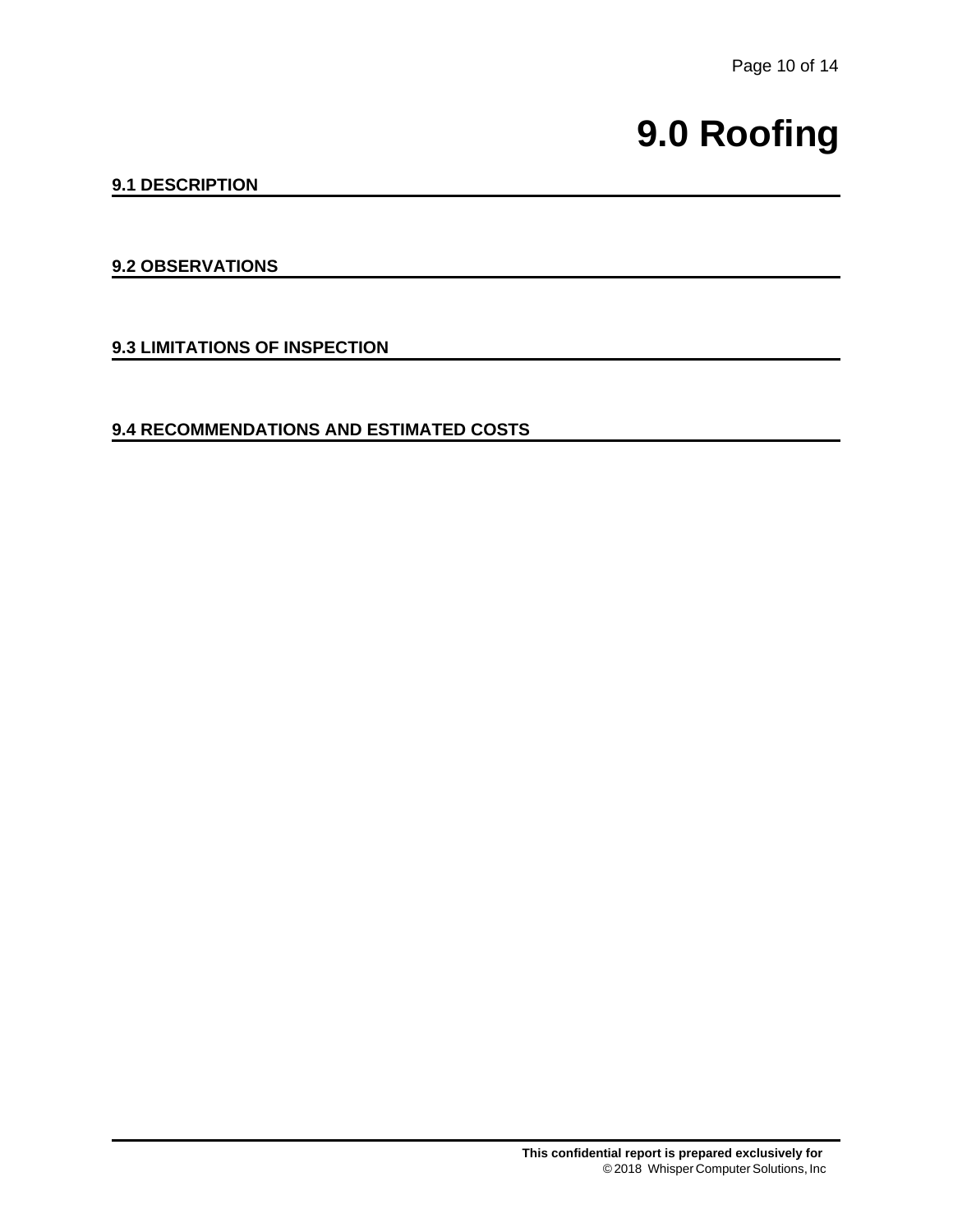## **10.0 Interior**

#### **10.1 DESCRIPTION**

#### **10.2 OBSERVATIONS**

**10.3 LIMITATIONS OF INSPECTION**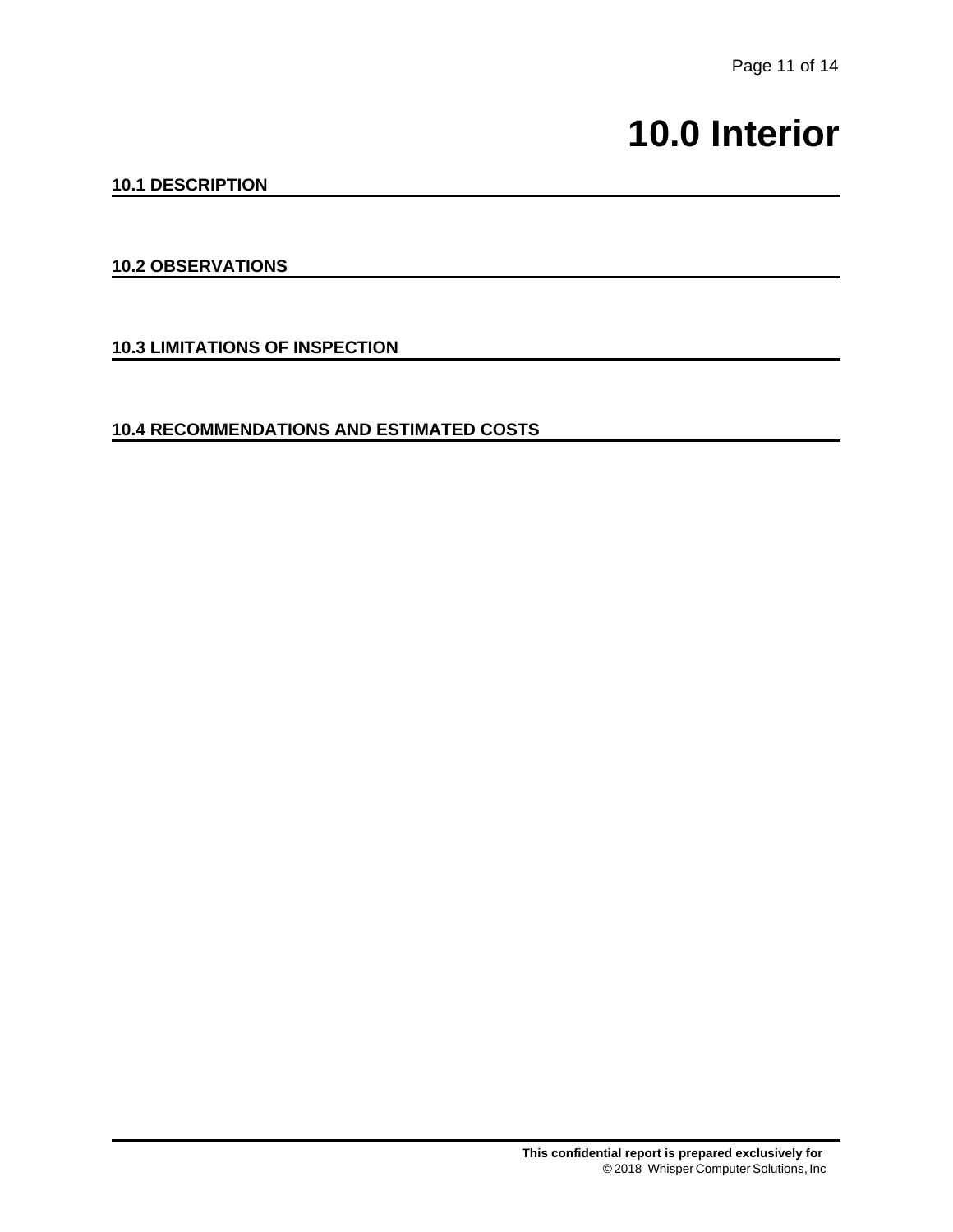## **11.0 Exterior**

### **11.1 DESCRIPTION**

### **11.2 OBSERVATIONS**

**11.3 LIMITATIONS OF INSPECTION**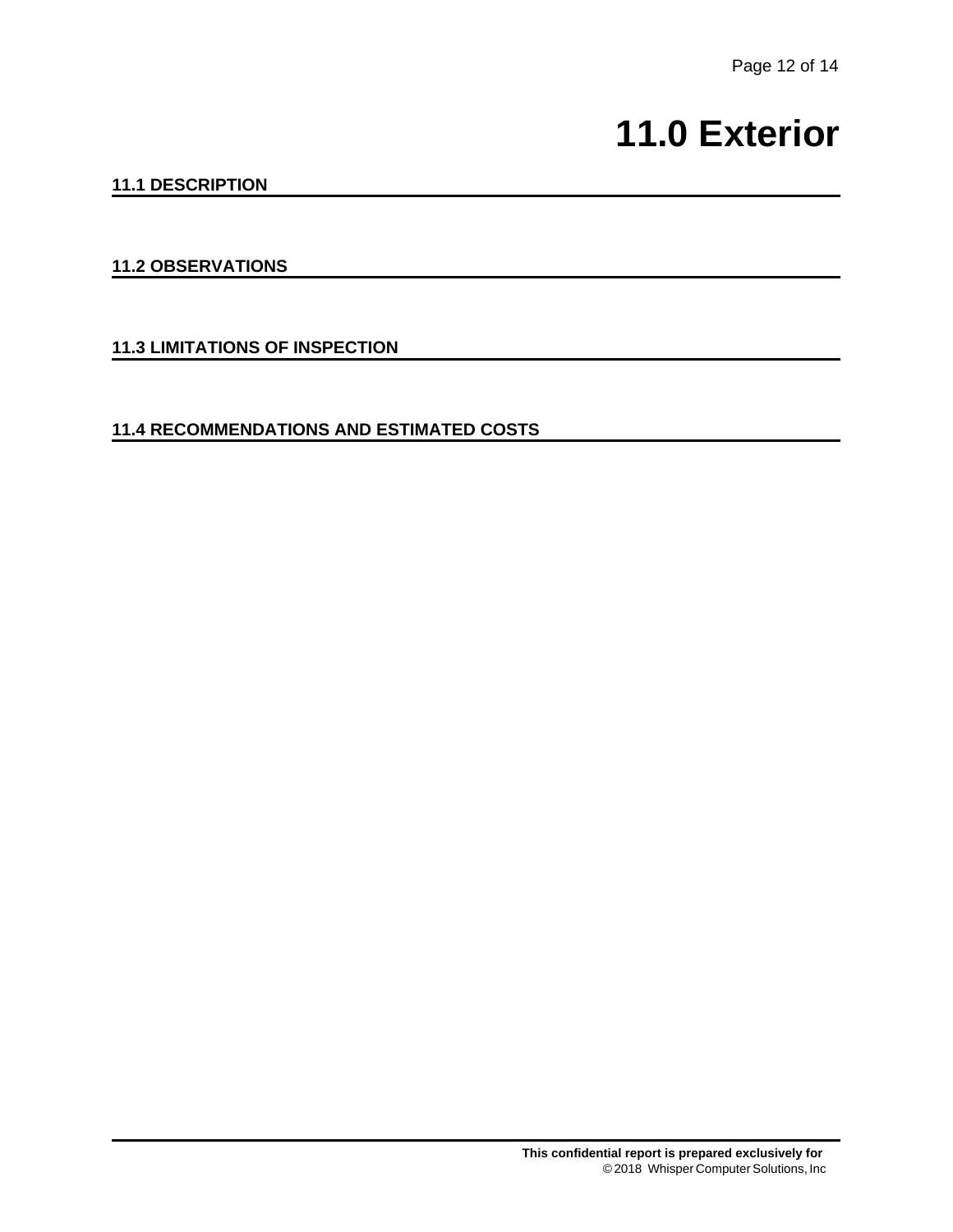## **12.0 Insulation**

### **12.1 DESCRIPTION**

#### **12.2 OBSERVATIONS**

**12.3 LIMITATIONS OF INSPECTION**